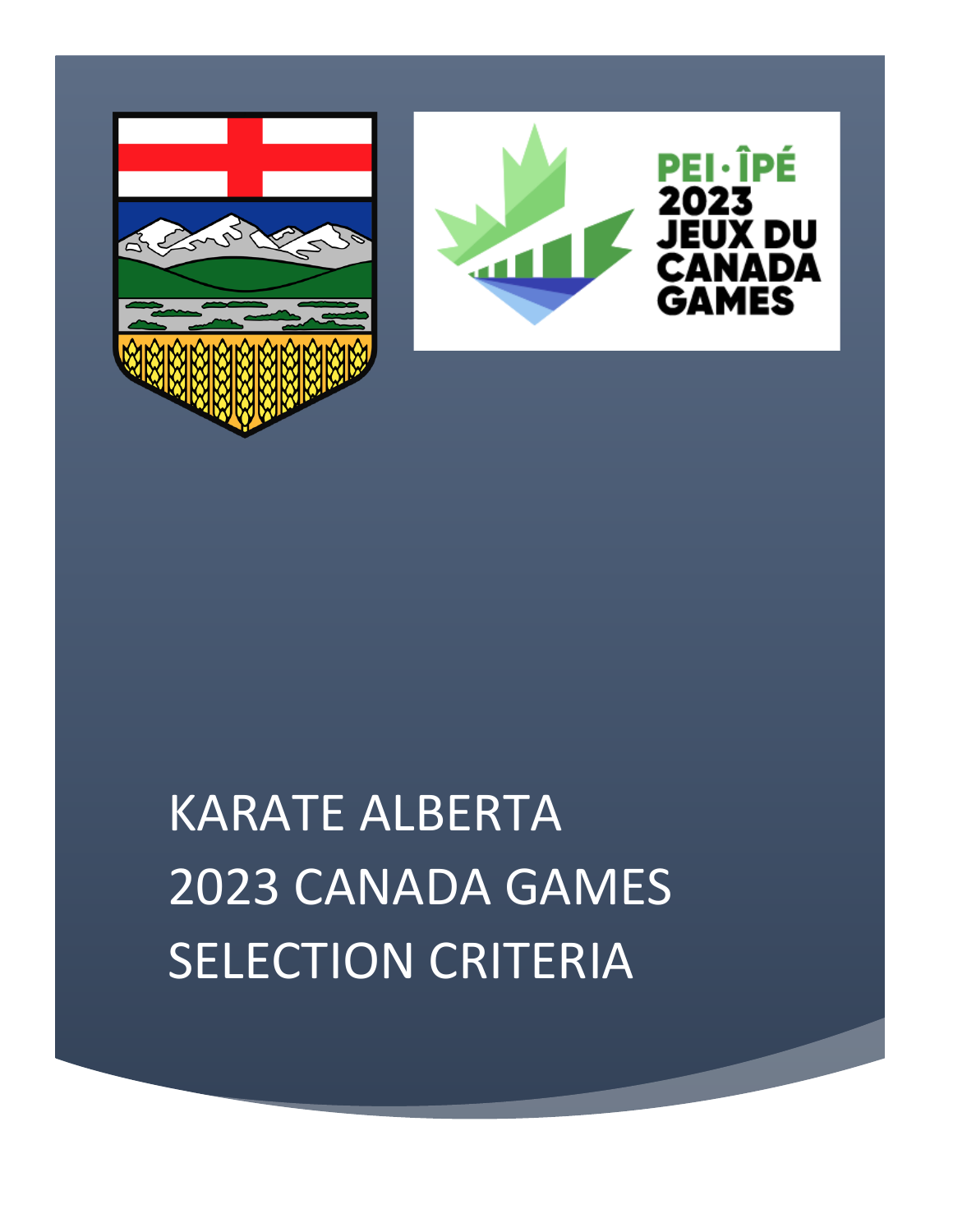## CANADA GAMES 2023

## TEAM KARATE ALBERTA - SELECTION CRITERIA

# Table of Contents

| Section 3 OVERALL PHILOSOPHY AND VALUES OF SELECTION CRITERIA3 |
|----------------------------------------------------------------|
| Section 4 BECOME A TEAM ALBERTA PROSPECT FOR CANADA GAMES3     |
|                                                                |
|                                                                |
|                                                                |
|                                                                |
|                                                                |
|                                                                |
|                                                                |
|                                                                |
|                                                                |
|                                                                |
|                                                                |
|                                                                |
|                                                                |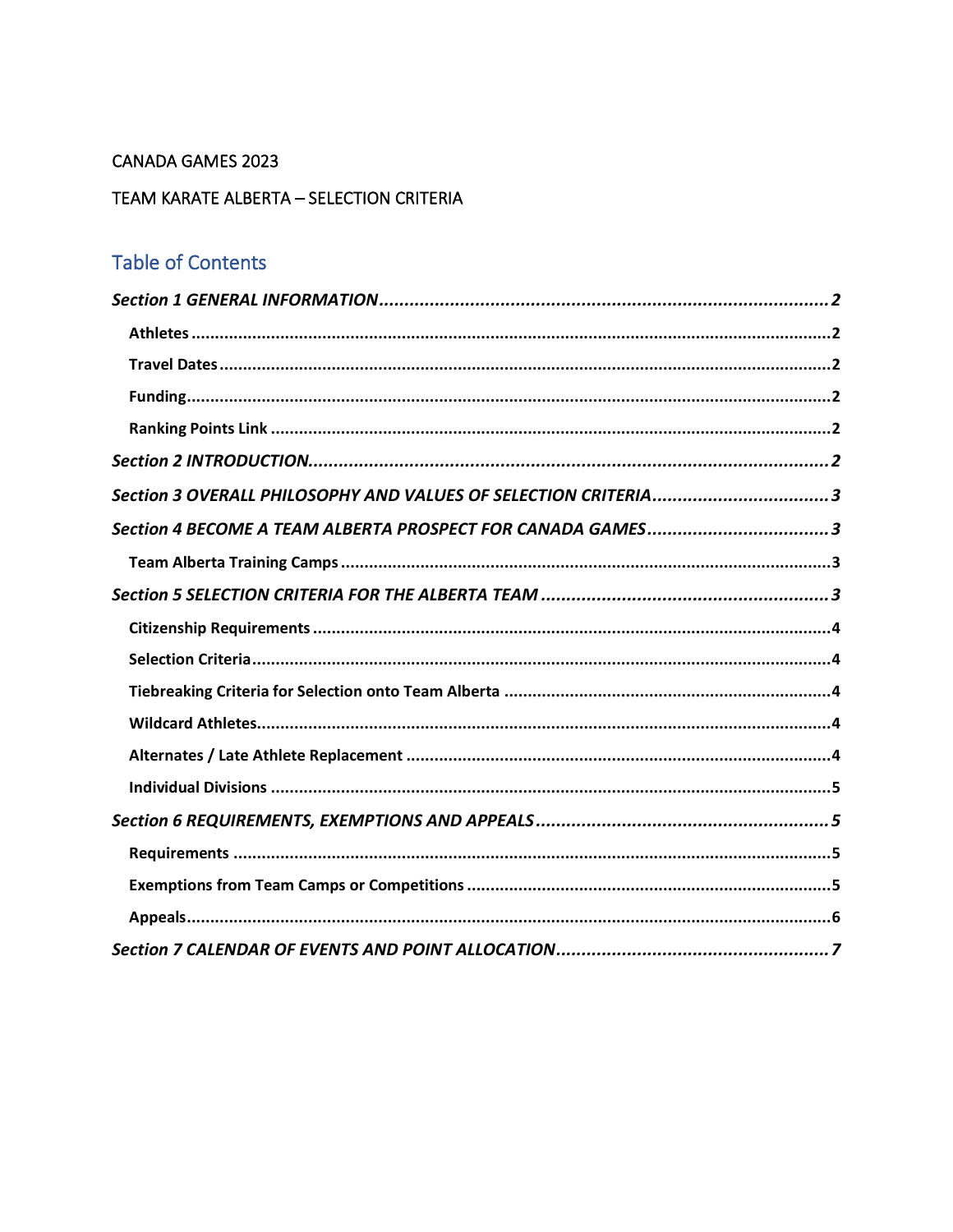## <span id="page-2-0"></span>Section 1 GENERAL INFORMATION

## <span id="page-2-1"></span>Athletes

9 athletes: 4 males, 4 females, 1 wildcard (male or female)

All registered athletes must intend to compete in at least one event.

Note: an athlete may compete in both disciplines, thereby allowing his/her team to benefit from one additional wildcard. Teams benefiting from and opting to use 2 or more wildcards must ensure, whenever the number of wildcards is even, that they allocate those evenly between male and female athletes, to ensure gender equity.

#### Date of birth: March 2, 2005 - March 1, 2007

All events below are in Junior (16-17 y.o.) age divisions:

- Female individual kata
- Male individual kata
- Female -53 kg individual kumite
- Female -59 kg individual kumite
- Female +59 kg individual kumite
- Male -61 kg individual kumite
- Male -68 individual kumite
- Male +68 individual kumite

## <span id="page-2-2"></span>Travel Dates

Athletes selected will travel with Team Alberta (all sports) departing February 26, 2023, and returning March 6, 2023, by Chartered flight.

## <span id="page-2-3"></span>Funding

Karate Alberta will be working on funding for Team travel (more information to come)

<span id="page-2-4"></span>Ranking Points Link Canada Games 2022 Ranking Points Public.xlsx

## <span id="page-2-5"></span>Section 2 INTRODUCTION

Situations may arise that do not allow these selection criteria to be modified or applied as written due to time constraints or other exceptional and unforeseen circumstances. In such situations, any decision, including nomination decisions, will be made by the individual(s) with decision-making authority in consultation with the relevant individual(s) or Committee(s) (as applicable), and following the stated performance objectives and selection philosophy and approach as noted herein. Should it be necessary to make any decision in this manner, Karate Alberta will communicate with all affected individuals as soon as possible.

Karate Alberta may cancel participation in any of these events due to unforeseen circumstances. These circumstances may include rescheduling or cancelling the event, budgetary constraints or other factors present at the time that are considered detrimental to KA's performance objectives as determined by the Coaching Committee.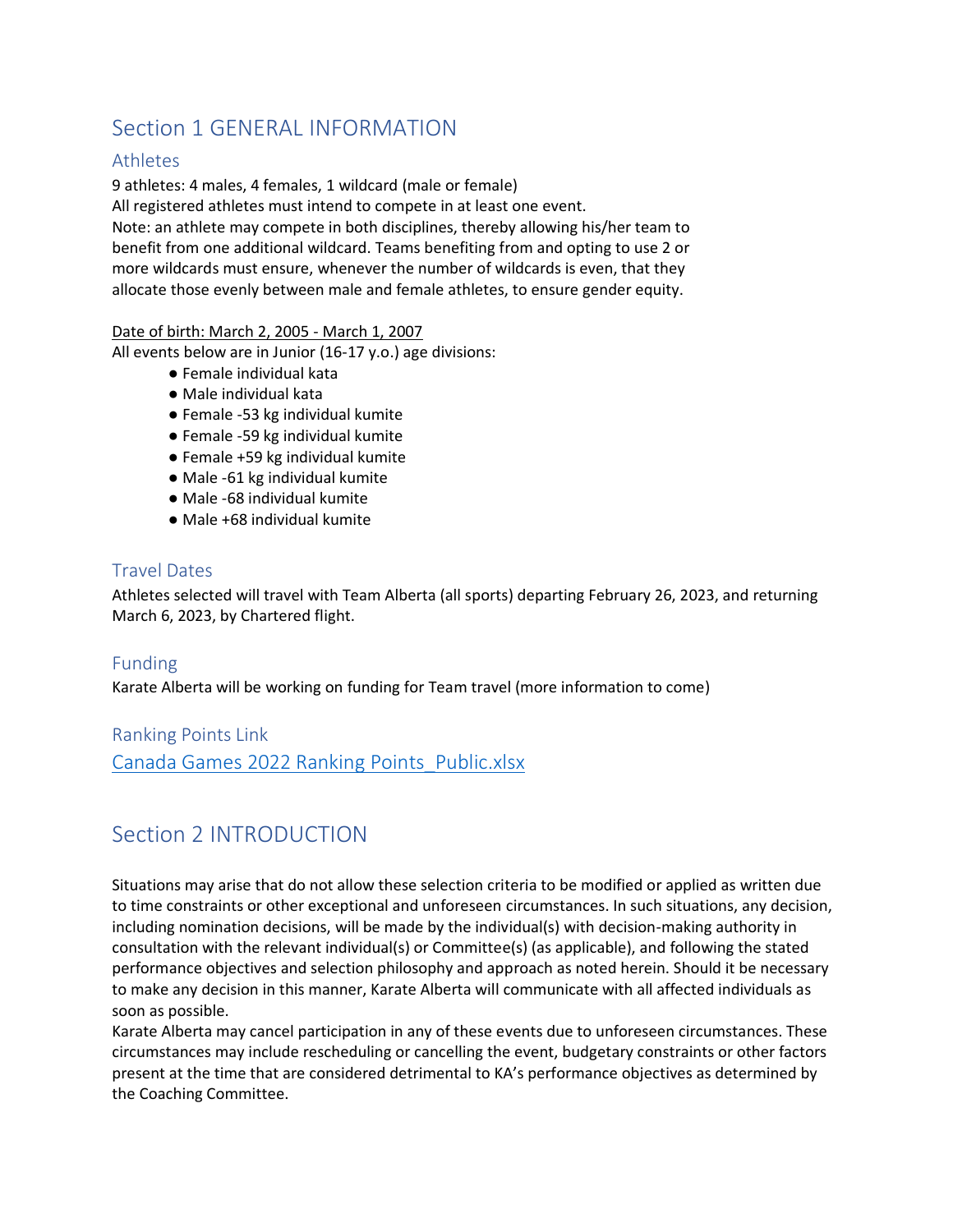KA reserves the right to amend these Criteria after the date of their original publication. This change may be required to align with international karate sport governing bodies (Karate Canada) and other external agencies/partners (Canada Games) to achieve KA's primary objective of obtaining podium results and achieving success at Canada Games 2023. All funding directed to athletes will be a function of Karate Alberta's budget.

## <span id="page-3-0"></span>Section 3 OVERALL PHILOSOPHY AND VALUES OF SELECTION CRITERIA

The following Canada Games Team Alberta Criteria are designed to meet two objectives: To ensure that Karate Alberta fields the most competitive team possible in accordance with the objectives of the Coaching Committee, and;

To develop future athletes as and when appropriate to ensure a healthy and continuous pipeline of athletes representing Karate Alberta at designated events.

The values used by the Coaching Committee when developing the Selection Criteria and for decision making in selection-related matters are as follows:

#### **Transparency**

ensuring that the selection process and decisions are clearly and fully communicated to Karate Alberta stakeholders;

Performance Excellence

ensuring that decisions and criteria are guided by the philosophy of always selecting the best possible team for Karate Alberta within consideration of funding and long-term performance objectives; Athlete safety and well-being

to ensure that athletes are not forced or coerced into over-competing and/or competing in inappropriate competitions, or at the wrong time of their training cycles.

## <span id="page-3-1"></span>Section 4 BECOME A TEAM ALBERTA PROSPECT FOR CANADA GAMES

All age eligible Karate athletes are encouraged to sign up, once signed up an eligible athlete becomes a Team Prospect, [online LINK](https://martialmember.com/ExternalMember/Index/36)

## <span id="page-3-2"></span>Team Alberta Training Camps

All invited Team prospects athletes must participate in all mandatory Training Camps.

Training camp's date(s) and location will be announced at least four weeks before the beginning of each training camp. KA has the right to change the dates or location of any mandatory camps or cancel a camp, provided at least two-week notice is given to members. Section 7 of this document contains a list of mandatory training camps(s) for the current season (dates and locations remain subject to change). Please note that Karate Alberta may add another training camp during the season.

## <span id="page-3-3"></span>Section 5 SELECTION CRITERIA FOR THE ALBERTA TEAM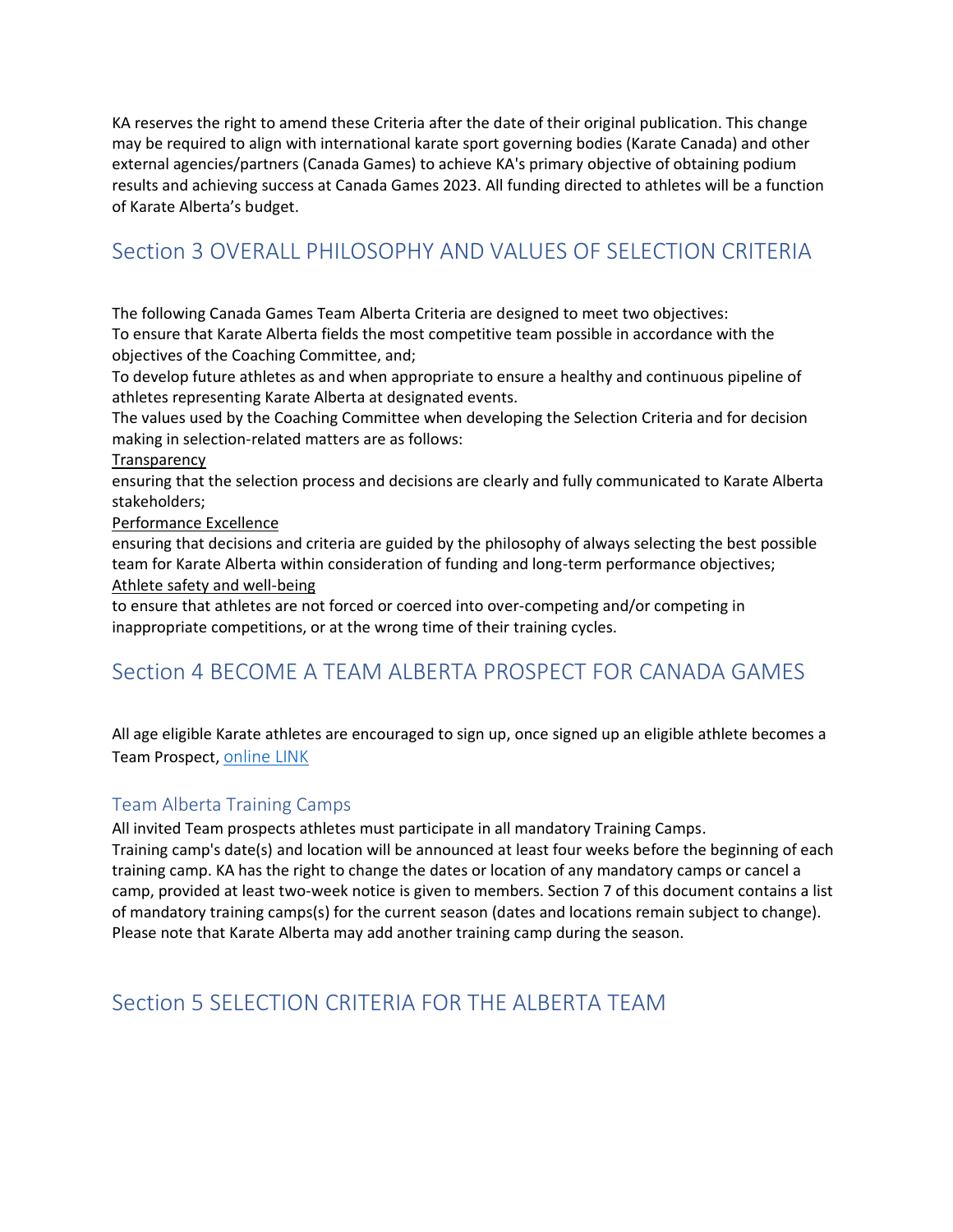## <span id="page-4-0"></span>Citizenship Requirements

Athletes selected for Canada Games Team Alberta must be Canadian citizens or permanent residents. A permanent resident is defined as someone who has been granted permanent residency prior to the start of the Opening Ceremony. Permanent residents have a Record of Landing (IMM 1000), a Confirmation of Permanent Residency (IMM 5292), a Permanent Resident Card, or any other document deemed eligible by immigration Canada as proof of their status.

Non-citizen athletes may compete at the selection tournaments if they are working toward obtaining their permanent residents of Canada.

## <span id="page-4-1"></span>Selection Criteria

Selection onto Team Alberta Canada Games 2023 that will participate at 2023 Canada Games, athletes will be selected according to the Highest total points in the 4 qualifying events according to Table 1.

## <span id="page-4-2"></span>Tiebreaking Criteria for Selection onto Team Alberta

The tiebreaker process will be as follows for two or more athletes who hold the same number of points:

- 1. The athlete with the higher placement at the Selection Tournament #2
- 2. If the tie persists, the athlete who obtained the best result / rank (in that division) at the most recent Karate Canada National Championships will be selected.
- 3. If the tie persists, the athletes will compete in a tie breaker match, kata or kumite.
- 4. If the tie persists, final selection will be decided by the Team Alberta Head Coach in consultation with the Technical Director and approved by the Coaching Committee.

## <span id="page-4-3"></span>Wildcard Athletes

Wildcard athlete will be nominated and selected by decision of the Canada Games Coaching staff and the Technical Director, if a tie exists for two athletes, decision will be by coin toss; if more than two athletes, matches will be held.

Nominations and selection will be priority based on:

- 1. Gender equity
- 2. Highest potential for a podium placement

Note: an athlete may compete in both disciplines, thereby allowing his/her team to benefit from one additional wildcard. Teams benefiting from and opting to use 2 or more wildcards must ensure, whenever the number of wildcards is even, that they allocate those evenly between male and female athletes, to ensure gender equity.

## <span id="page-4-4"></span>Alternates / Late Athlete Replacement

Alternate - definition: An alternate is an athlete who is selected as a replacement to fill a spot left vacant for the Canada Games after an athlete originally selected through the ordinary selection process has pulled out or is declared unable to participate, due to injury, illness or other circumstances. Karate Alberta is under no obligation to select an alternate.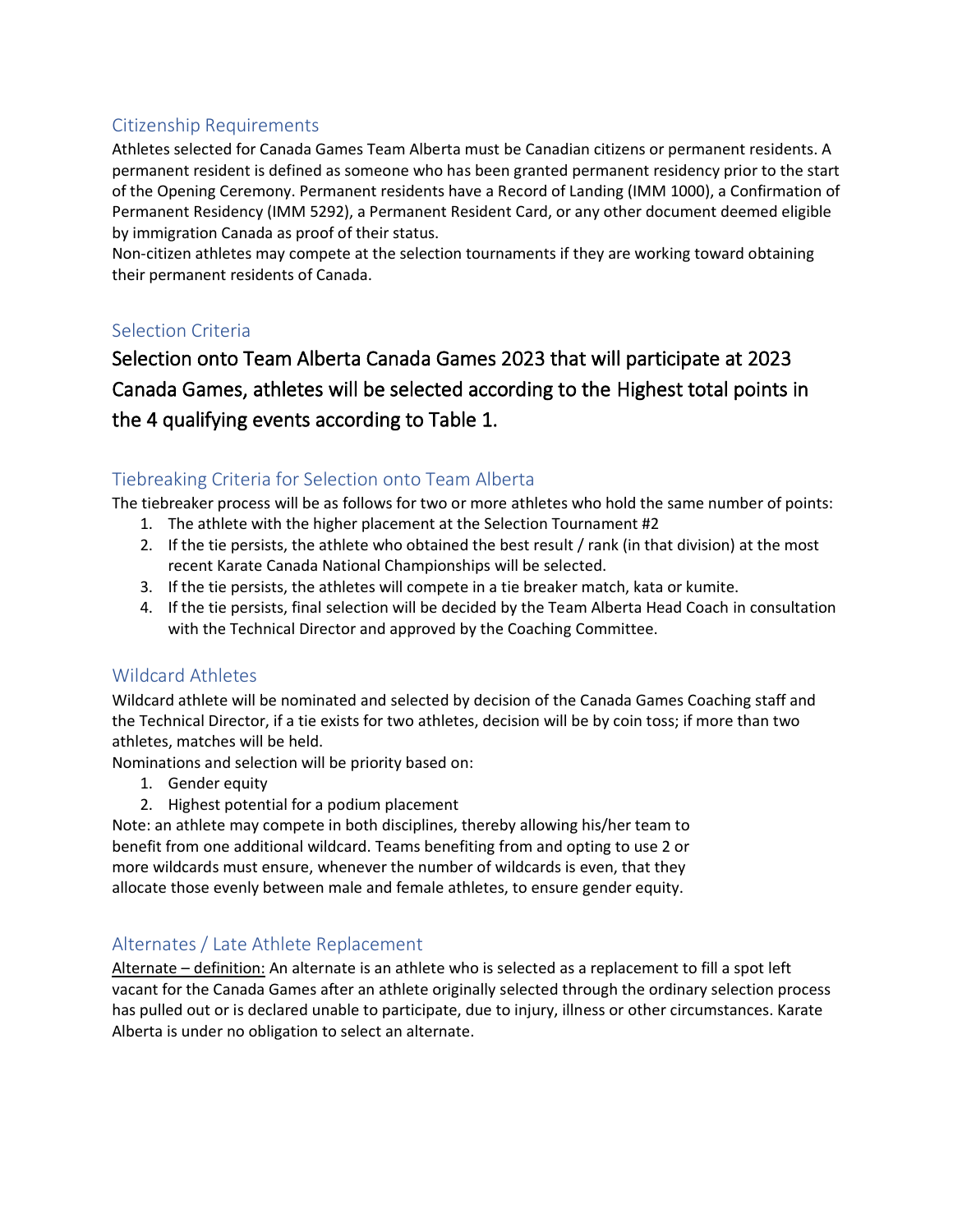## <span id="page-5-0"></span>Individual Divisions

Should a selected athlete, at any time between the official date of team selection for Canada Games and the latest possible date on which Karate Alberta may modify registrations, have pulled out or have been declared unable to participate, due to injury, illness or other circumstances, that athlete may be replaced by the next highest ranked eligible alternate in his or her division, according to the following priorities in decreasing order:

- 1. Next highest total points in the 4 qualifying events (Alternate)
- 2. Coach's discretion

If more than one eligible athlete holds the same status, tie breaking for the selection of alternates in individual divisions is to follow the Tie Breaking Criteria listed above.

## <span id="page-5-1"></span>Section 6 REQUIREMENTS, EXEMPTIONS AND APPEALS

## <span id="page-5-2"></span>Requirements

To remain on Team Alberta each athlete must:

- Sign and adhere to the Karate Alberta Athlete Agreement.
- Have and maintain a valid Canadian passport or be actively in the process of obtaining Canadian citizenship (as outlined in Section 5.2 above).
- Pay the required Team Package Fee in full and on time, if applicable.
- Participate in all mandatory training camps individually required of them unless a written exemption has been granted.
- Demonstrate an appropriate maintenance of fitness and health level consistent with a highperformance athlete on a Provincial Karate Team. The Head Coach may call for an independent fitness or health assessment in cases of concern about fitness and health.
- Always report any performance limiting injuries or physical conditions to the Head Coach, no later than 2 (two) weeks prior to the next upcoming camp or competition, or within 1 (one) week of the occurrence of the illness or injury.
- Provide appropriate medical information on the injury and on its treatment. This includes diagnosis, proposed treatment protocol, and estimated return to full training and/or competition.
- Keep the Head Coach informed on the progress of their recovery plan and progress according to that plan.
- Provide an accurate mailing address, an active e-mail address and all phone numbers at which they can be reached. Any changes must be sent to the Karate Alberta Head Office in a timely manner.
- Provide an additional responsible contact for communications; parent, guardian, support worker, dojo coach, etc. This person will be carbon copied (cc) on all communications in order to assist with deadlines, transparency, language, etc.

Note: it is an athlete's responsibility to update Karate Alberta of any change to any and all relevant addresses for communication of important data. Karate Alberta is not responsible for missed deadlines or failure to comply by an athlete if information is sent to an incorrect or inactive address(es) if Karate Alberta was not notified of such changes.

## <span id="page-5-3"></span>Exemptions from Team Camps or Competitions

Exemptions from mandatory team activities due to exceptional circumstances may include, but are not limited to: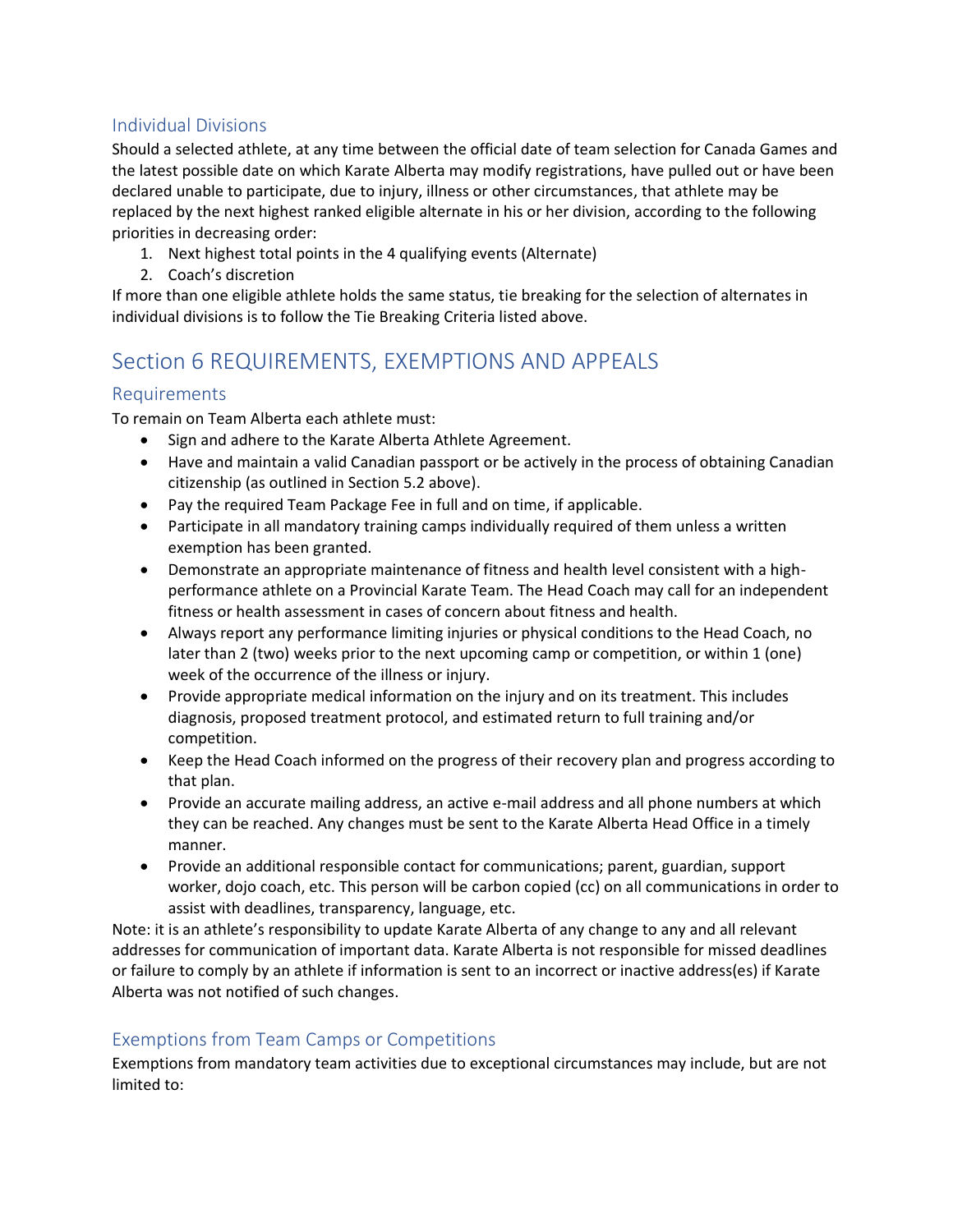- Recent death in the immediate family (within 1 (one) month prior to the start of the Camp or Competition);
- Injury limiting participation and/or performance;
- Pregnancy; or
- Infectious disease

Requests must be made as soon as reasonably possible after the issue arises but no later than 24 (twenty- four) hours after the start of the event / activity, by notification in writing to the Karate Alberta Head Office and Head Coach. Notification of such an event must include details of the circumstances along with any supporting evidence scanned and/or emailed to the Karate Alberta Head Office. In the cases of injury, disease or other performance-limiting physical condition, the athlete must include a medical certificate indicating the specific problem, its severity and the estimated recovery time. Karate Alberta has the right to seek its own medical opinion before rendering its final decision.

IMPORTANT: An athlete who has sustained an injury must be present at all mandatory training camps unless the ability to receive appropriate medical treatment for that injury precludes that athlete from attending, or unless waived by the Head Coach.

An athlete whose condition persists and is unable to undergo full training during the 2 (two)-week period prior to an event may be withdrawn by Karate Alberta from the team representing at Canada Games.

Karate Alberta will accept or reject all requests for exemptions and deliver its decision in writing within a reasonable time following receipt of request for exemption. Such decisions will be final and without appeal.

#### <span id="page-6-0"></span>Appeals

Appeals regarding team selection are limited to the incorrect application of criteria or development of new and previously unknown information relevant to the appeal. For any appeal, please refer to the Karate Alberta's Appeal Policy.